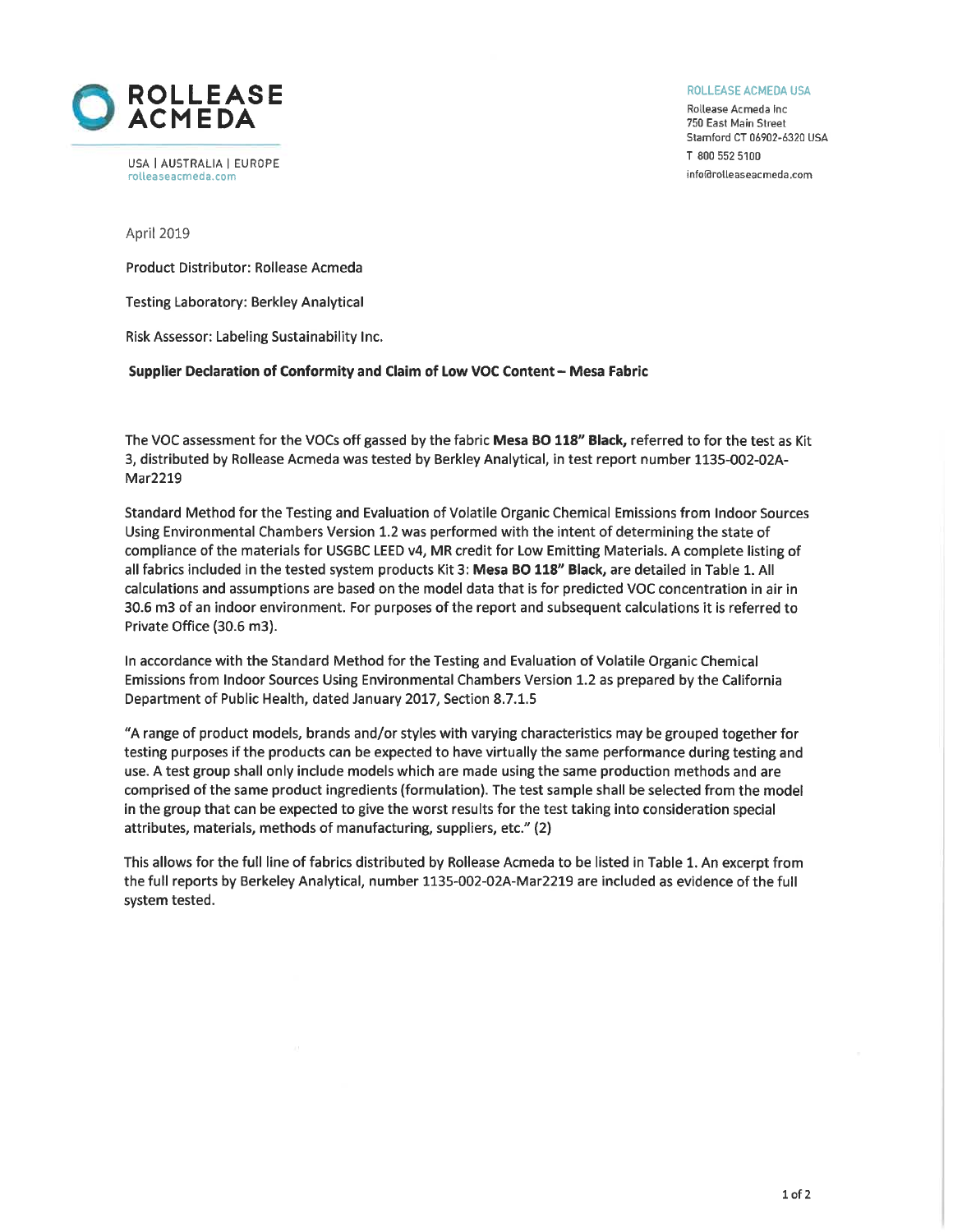

ROLLEASE ACMEDA USA

Rollease Acmeda Inc. 750 East Main Street Stamford CT 06902-6320 USA T 800 552 5100 info@rolleaseacmeda.com

USA | AUSTRALIA | EUROPE rolleaseacmeda.com

| 061003000BLA | Mesa BO 118" Black      |
|--------------|-------------------------|
| 061003000COC | Mesa BO 118" Cocoa      |
| 061003000STO | Mesa BO 118" Storm      |
| 061003000SLA | Mesa BO 118" Slate      |
| 061003000SEA | Mesa BO 118" Seal       |
| 061003000PEA | Mesa BO 118" Pearl      |
| 061003000LAT | Mesa BO 118" Latte      |
| 061003000WHI | Mesa BO 118" White      |
| 061003000DOV | Mesa BO 118" Dove White |

Table 1: Fabrics covered by test Kit 3, Bold type denotes actual fabric tested

Leadership in Engergy and Environmental Design (LEED)

The USGBC LEED v4 rating system contains a credit EQ Credit: Low Emitting Materials. The intent of this credit is to reduce concentrations of chemical contaminants that can damage air quality, human health, productivity, and the environment (3).

"Building products must be tested and determined compliant in accordance with California Department of Public Healthh (CDPH) Standard Method v1.1-2010, using the application exposure scenario. The default scenario is the private office scenario. The manufacturer's or third-party's certification must state the exposure scenario used to determine compliance.

Manufacturers' claims of compliance must state the range of total VOCs after 14 days (336 hours), measured as specified in the CDPH Standard MEthod v1.1:

• 0.5 mg/m3 or less; between 0.5 and 5.0 mg/m3 or more."

The manufactured Fabric Product Kit 3: Mesa BO 118" Black, tested by Berkeley Analytical, in report number 1135-002-02A-Mar2219 are compliant with this low emitting material standard with a 14-day Total VOC of less than 0.5mg/m3. This is based on the modeled scenario for a private office at 30.0 m3. The certificate attached.

inday La Salve  $5/26/2020$ 

Lindsey DeSalvo, Product Manager – Fabrics TEXSTYLE, a division of Rollease Acmeda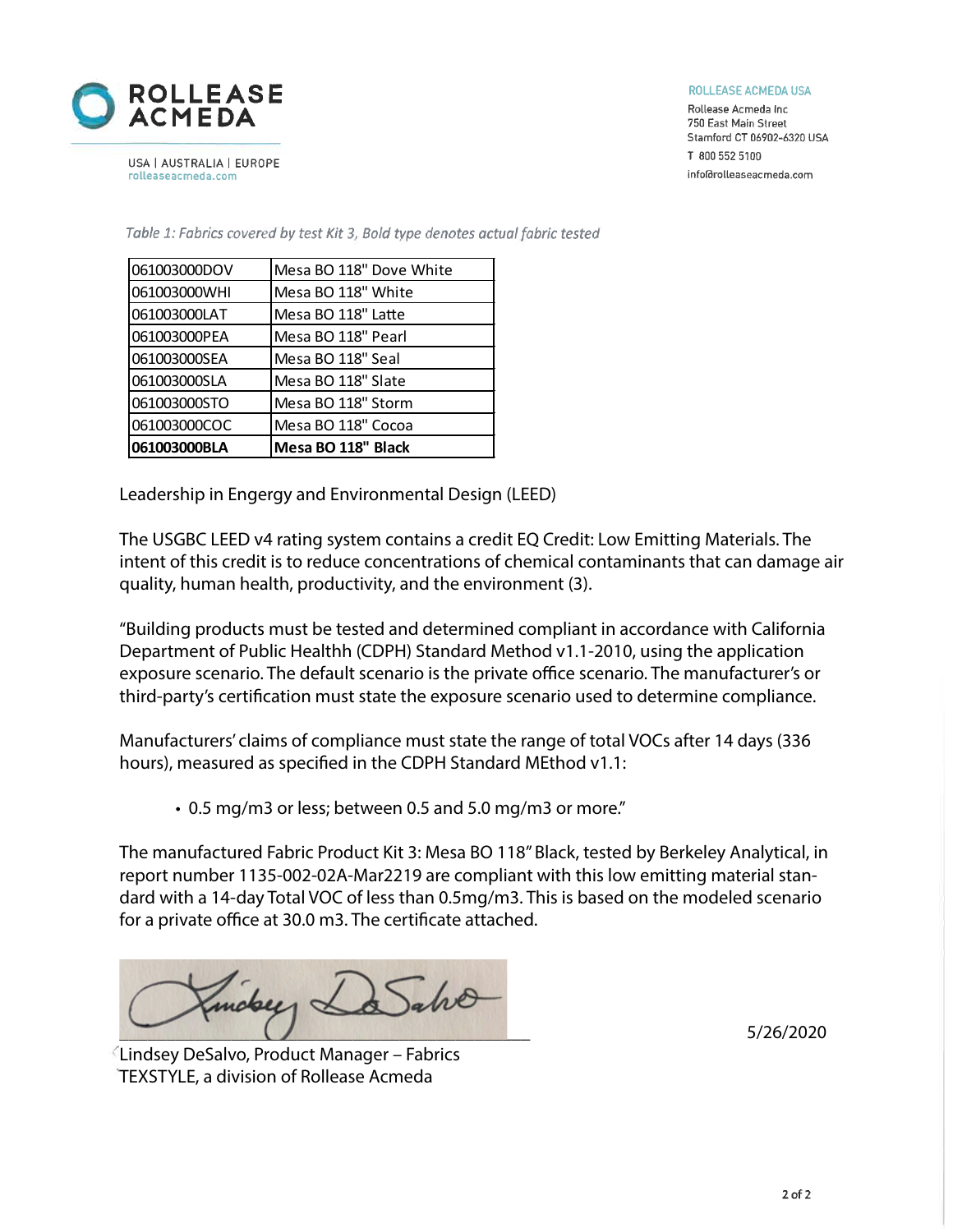

# **COMPLIANCE TESTED by berkeley analytical VOC Emission Test Certificate**

## Product Name: Window Coverings Kit 3 - 061003000BLA

**Rollease Acmeda** 

www.rolleaseacmeda.com

Window Covering (any)

#### **Product Sample Information**

Company:

Company Website:

**Product Type:** 

#### **Certificate Information**

Certified By:

Certificate No: 190322-02

Raja S. Tannous, Laboratory Director

**Date Produced:** 2/19/2019 Date: March 22, 2019

Reference Standard: California Department of Public Health CDPH/EHLB/Standard Method Version 1.2. 2017 (Emission testing method for CA Specification 01350)

Acceptance Criteria and Results Demonstrating Compliance of Product Sample to Referenced Standard:

| <b>Exposure Scenario</b> <sup>1</sup> | Individual VOCs of Concern <sup>2</sup> |            | Formaldehyde <sup>3</sup> |            | TVOC <sup>4</sup>            |  |
|---------------------------------------|-----------------------------------------|------------|---------------------------|------------|------------------------------|--|
|                                       | Criterion                               | Compliant? | <b>Criterion</b>          | Compliant? | Range                        |  |
| <b>Private Office</b>                 | ≤½ Chronic REL                          | <b>YES</b> | $≤9.0 \mu g/m³$           | <b>YES</b> | $\leq$ 0.5 mg/m <sup>3</sup> |  |
|                                       |                                         |            |                           |            |                              |  |

**Product Coverage<sup>5</sup>:** Not applicable

1. Exposure scenarios & product quantities for classroom & office are defined in Tables 4-2 - 4-5 (CDPH Std. Mtd. V1.2-2017)

2. Maximum allowable concentrations of individual target VOCs are specified in Table 4-1 (ibid.)

3. Maximum allowable formaldehyde concentration is ≤9 µg/m<sup>3</sup>, effective Jan 1, 2012; previous limit was ≤16.5 µg/m<sup>3</sup> (ibid.)

4. Informative only; predicted TVOC Range in three categories, i.e.,  $\leq 0.5$  mg/m<sup>3</sup>, >0.5 - 4.9 mg/m<sup>3</sup>, and ≥5.0 mg/m<sup>3</sup>

5. Informative and applicable only to tests of wet-applied products; grams of sample applied per square meter of substrate

#### **Standards & Codes Recognizing CDPH Standard Method V1.2 (partial list)**

· USGBC LEED Version 4, BD&C, ID&C

• The WELL Building Standard

Narrative: Rollease Acmeda selected a sample representative of its Window Coverings Kit 3 - MESA BO 118" Black 061003000BLA polyester product and submitted it on 2/27/2019 for testing. Berkeley Analytical measured and evaluated the emissions of VOCs from this sample following CDPH/EHLB/Standard Method V1.2-2017. The results of the test are presented in Berkeley Analytical report, 1135-002-02A-Mar2219.

Berkeley Analytical is an independent, third-party laboratory specializing in the analysis of organic chemicals emitted by and contained in building products, finishes, furniture, and consumer products. We are an ISO/IEC 17025 accredited laboratory (IAS, TL-383); all standards used in performing this test are in Berkeley Analytical's scope of accreditation.

DISCLAIMER: THIS CERTIFICATE OF COMPLIANCE AFFIRMS THAT: 1) A SAMPLE OF THE LISTED PRODUCT WAS TESTED ACCORDING TO THE REFERENCED STANDARD; 2) THE MEASURED VOC EMISSIONS FROM THE SAMPLE WERE EVALUATED FOR THE DEFINED EXPOSURE SCENARIO(S); AND 3) THE RESULTS MEET THE ACCEPTANCE CRITERIA OF THE REFERENCED STANDARD(S). BERKELEY ANALYTICAL IS NOT RESPONSIBLE FOR ANY CLAIMS REGARDING A PRODUCT OR PRODUCTS ENTERED INTO COMMERCE THAT MAY BE BASED ON THIS TEST. BERKELEY ANALYTICAL PROVIDES THIS CERTIFICATE OF COMPLIANCE "AS IS" WITHOUT WARRANTY OF ANY KIND, EITHER EXPRESSED OR IMPLIED, INCLUDING BUT NOT LIMITED TO, THE IMPLIED WARRANTIES OF MERCHANTABILITY OR FITNESS FOR ANY PURPOSE.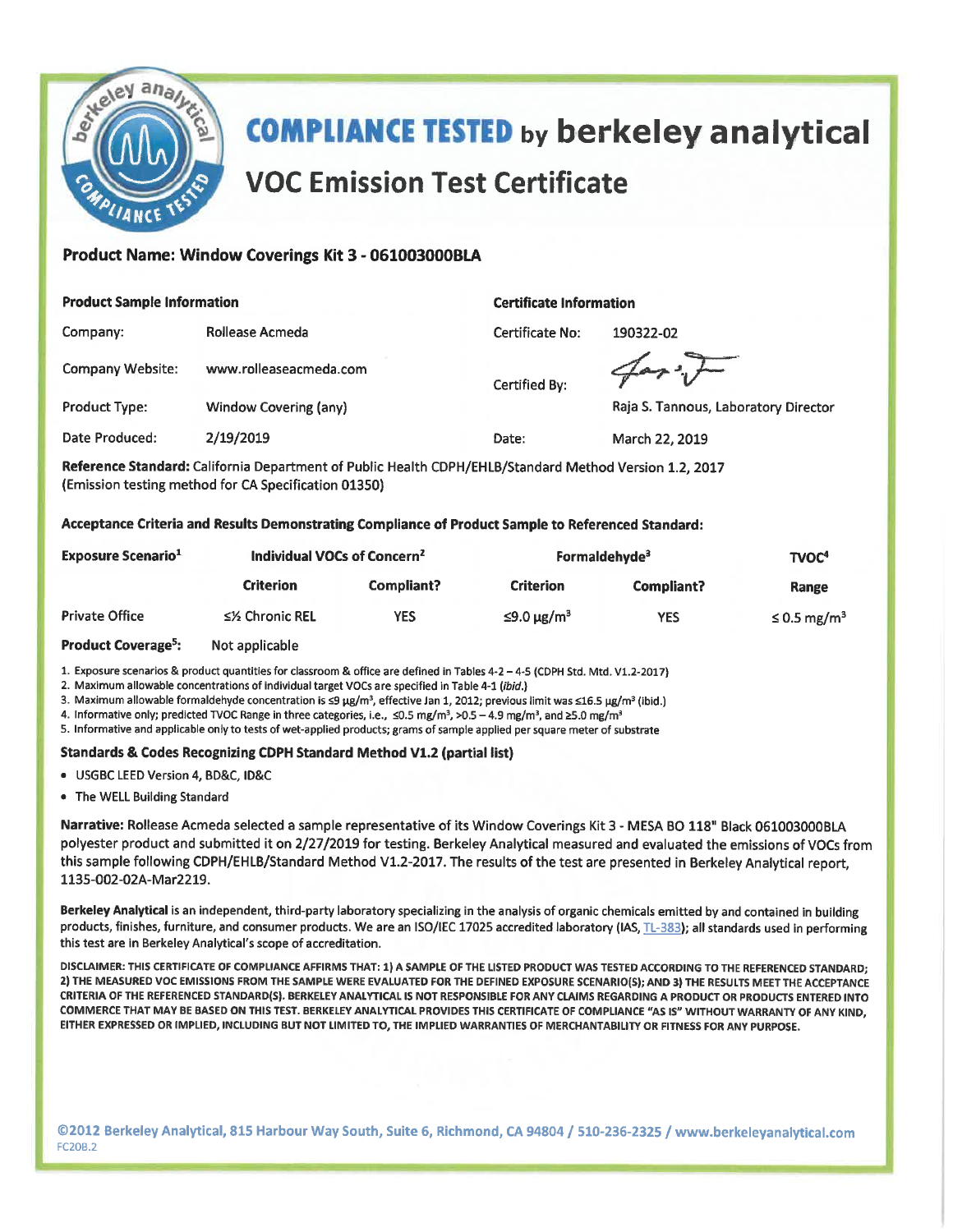

## **BERKELEY ANALYTICAL**

815 Harbour Way South, Suite 6 Richmond, CA 94804-3614 Ph. 510-236-2325; Fax 510-236-2335 E-mail info@berkeleyanalytical.com

# **VOC Emissions from Building Products**

| <b>Customer &amp; Building Product Sample Information</b> |                                                |  |  |  |  |  |
|-----------------------------------------------------------|------------------------------------------------|--|--|--|--|--|
| <b>Report Certification</b>                               |                                                |  |  |  |  |  |
| Report number                                             | 1135-002-02A-Mar2219                           |  |  |  |  |  |
| Report date                                               | Mar 22, 2019                                   |  |  |  |  |  |
| Certified by (Name/Title)                                 | Raja S. Tannous, Laboratory Director           |  |  |  |  |  |
| Signature                                                 |                                                |  |  |  |  |  |
| Date                                                      | March 22, 2019                                 |  |  |  |  |  |
| <b>Standards</b>                                          |                                                |  |  |  |  |  |
| <b>Test method</b>                                        | CDPH/EHLB/Standard Method V1.2 (Sect. 01350)   |  |  |  |  |  |
| Acceptance criteria                                       | CDPH/EHLB/Standard Method V1.2                 |  |  |  |  |  |
| <b>Modeling scenario</b>                                  | CDPH/EHLB/Standard Method V1.2 Standard Office |  |  |  |  |  |
| Product type                                              | Window Covering (any)                          |  |  |  |  |  |
| <b>Customer Information</b>                               |                                                |  |  |  |  |  |
| Manufacturer or organization                              | Rollease Acmeda                                |  |  |  |  |  |
| City/State/Country                                        | Stamford, CT USA                               |  |  |  |  |  |
| Contact name/Title                                        | Patrick O'Connell, VP Quality                  |  |  |  |  |  |
| Phone number                                              | 6176800300                                     |  |  |  |  |  |
| <b>Product Sample Information*</b>                        |                                                |  |  |  |  |  |
| Manufacturer (if not customer)                            | Same as above                                  |  |  |  |  |  |
| Product name / Number                                     | Window Coverings Kit 3 / 061003000BLA          |  |  |  |  |  |
| <b>Product CSI category</b>                               | Window Treatments (12 20 00)                   |  |  |  |  |  |
| Customer sample ID                                        | Kit 3 - Mesa BO 118" Black                     |  |  |  |  |  |
| <b>Manufacturing location</b>                             | Rollease Acmeda Conover NC 28613               |  |  |  |  |  |
| Date sample manufactured                                  | Feb 19, 2019                                   |  |  |  |  |  |
| Date sample collected                                     | Feb 20, 2019                                   |  |  |  |  |  |
| Date sample shipped                                       | Feb 26, 2019                                   |  |  |  |  |  |
| Date sample received by lab                               | Feb 27, 2019                                   |  |  |  |  |  |
| Condition of received sample                              | No observed problems                           |  |  |  |  |  |
| Lab sample tracking number                                | 1135-002-02A                                   |  |  |  |  |  |
| Conditioning start date & duration                        | Mar 1, 2019; 10 days                           |  |  |  |  |  |
| Chamber test start date & duration                        | Mar 11, 2019; 4 days (96 hours)                |  |  |  |  |  |
| Total test start date & duration                          | Mar 1, 2019; 14 days (336 hours)               |  |  |  |  |  |

\*Chain-of-custody (COC) form for product sample is attached to this report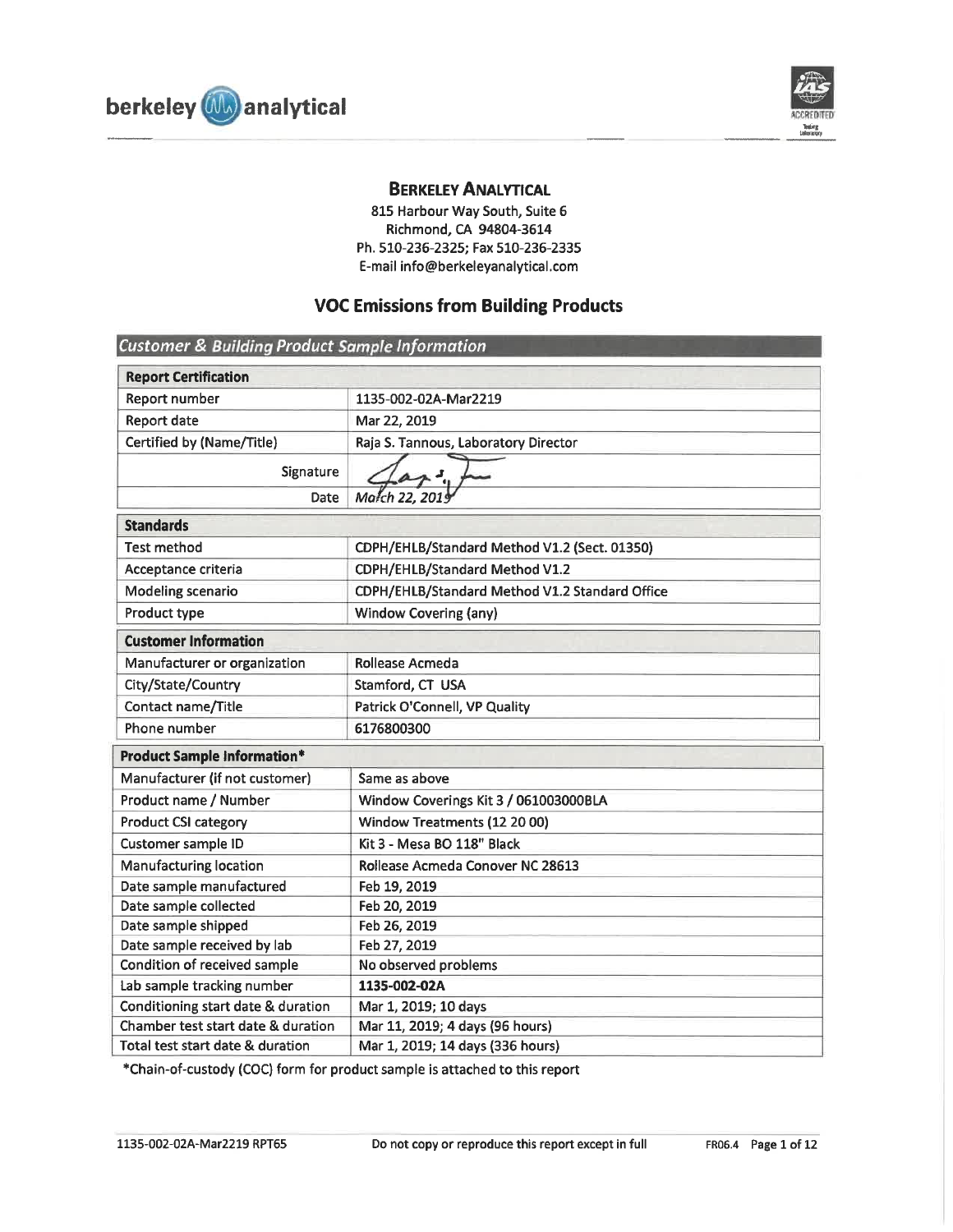



### Conformity Assessment - CDPH VOC Concentration Criteria

VOC Emission Test Results - The product sample was tested for emissions of VOCs following California Department of Public Health CDPH/EHLB/Standard Method Version 1.2, 2017. The chamber test results were modeled to one or more scenario(s) defined in CDPH Standard Method V1.2. The modeled indoor VOC concentrations then were compared to the acceptance criteria defined in CDPH Standard Method V1.2 to determine compliance of the product sample to the standard. The modeling scenario(s) are detailed in Table 3, and the predicted indoor VOC concentrations at 336 hours are given in Table 6 of this report. The allowable concentrations used as acceptance criteria are reproduced in Appendix B of this report. Table 1 summarizes the pass/fail results based on the predicted indoor air concentrations of individual VOCs of concern in the modeled scenario(s).

TVOC Concentration Range - USGBC's LEED v4 rating systems for buildings include a requirement for reporting of the predicted TVOC concentration in one of three range categories, i.e.,  $\leq$ 0.5 mg/m<sup>3</sup>, >0.5 to 4.9 mg/m<sup>3</sup>, and ≥5.0 mg/m<sup>3</sup>. Table 1 includes the TVOC concentration range in the modeled scenario(s).

| <b>Chemical</b>         | <b>CAS No</b> | <b>Allowable</b><br><b>Concentration</b><br>$(\mu g/m^3)$ | <b>Predicted Private Office</b><br><b>Concentration</b><br>(Pass/Fail) |
|-------------------------|---------------|-----------------------------------------------------------|------------------------------------------------------------------------|
| Formaldehyde            | $50 - 00 - 0$ | q                                                         | Pass                                                                   |
| <b>TVOC<sup>a</sup></b> | $- -$         | --                                                        | $\leq$ 0.5 mg/m <sup>3</sup>                                           |

Table 1. Pass/Fail results based on the test method and identified modeling scenario. Only detected individual VOCs with defined acceptance criteria are listed. The TVOC concentration range also is shown

<sup>a</sup> Reporting of TVOC range is for information only; TVOC is not a Pass/Fail criterion